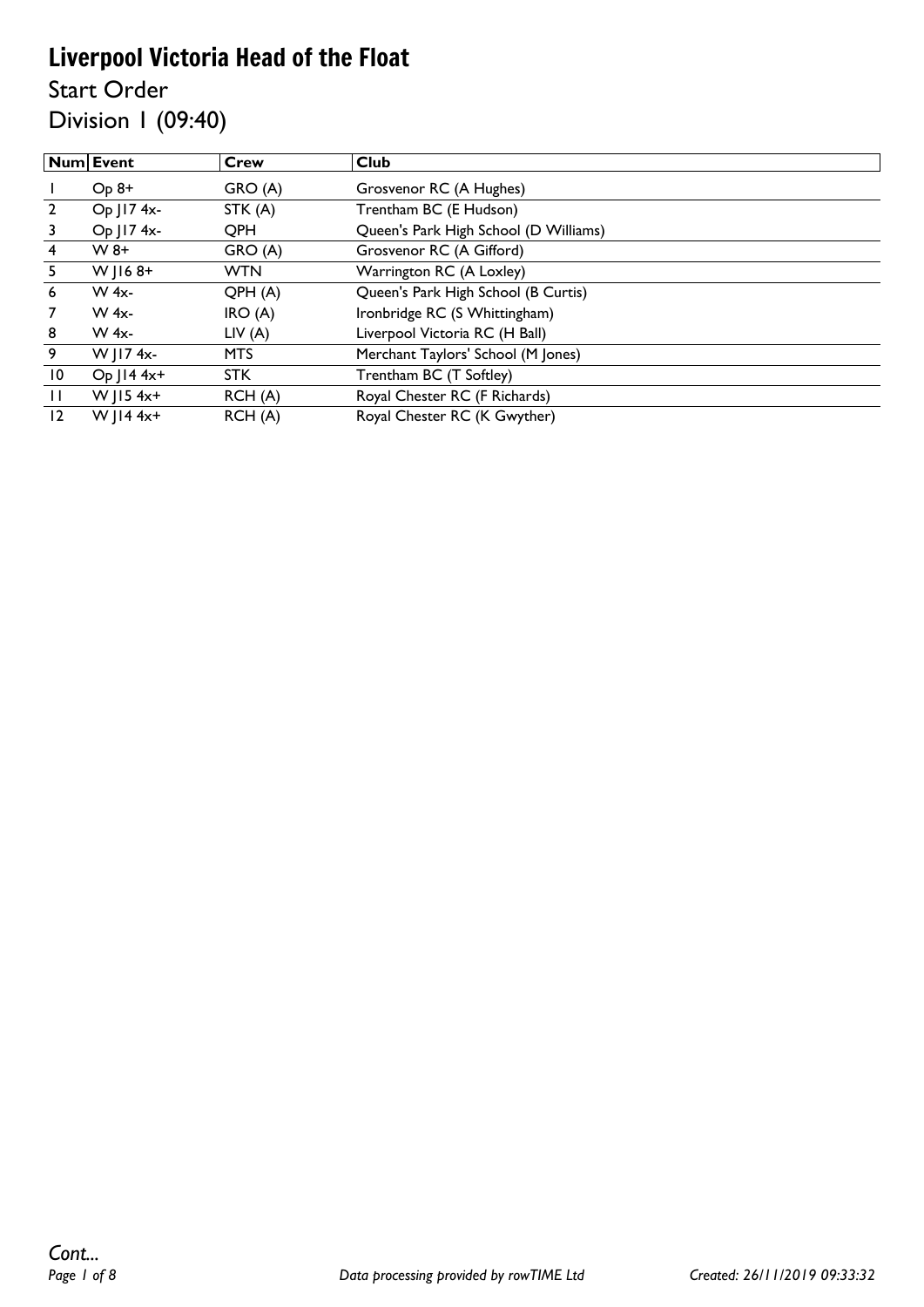Start Order

Division 2 (10:20)

|                 | Num Event     | Crew       | <b>Club</b>                             |
|-----------------|---------------|------------|-----------------------------------------|
| $\overline{13}$ | $Op$   16 4x- | WTN (A)    | Warrington RC (M Smith)                 |
| 4               | $W$   $168+$  | KCH(B)     | The King's School, Chester (E Jenks)    |
| 15              | Mx MasC 8+    | BRD (A)    | Mas F - Bradford ARC (J Austin-Davies)  |
| 16              | W   15 8x+    | <b>KCH</b> | The King's School, Chester (I Sykes)    |
| 17              | $W$ 4x-       | <b>NOW</b> | Northwich RC (T Asteriades)             |
| 18              | W 4x-         | UNW(A)     | Bangor University (C Kelly)             |
| $\overline{19}$ | W MasC 8+     | LIV(A)     | Mas D - Liverpool Victoria RC (A Light) |
| 20              | W   $16$ 4x-  | LIV(A)     | Liverpool Victoria RC (G McFarlane)     |
| 21              | W $ 15 4x+$   | <b>WTN</b> | Warrington RC (A Armitage)              |
| 22              | W $ 15 4x+$   | STK (A)    | Trentham BC (D Barton)                  |
| 23              | W   $154x+$   | STK (B)    | Trentham BC (E Lockett)                 |
| 24              | Explore       | HOL(A)     | Hollingworth Lake RC (J Henry)          |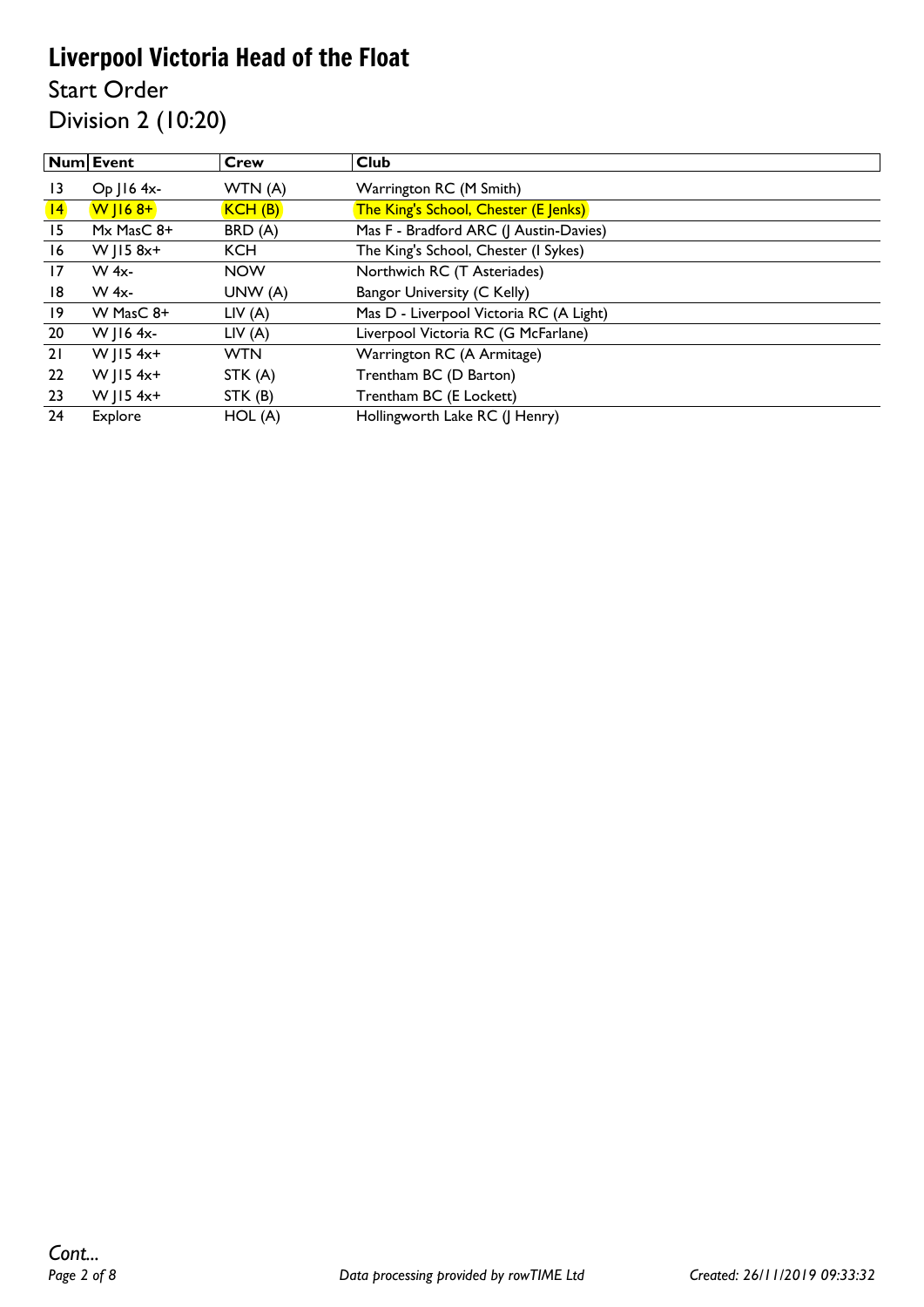Start Order Division 3 (11:00)

|    | Num Event   | Crew       | <b>Club</b>                           |
|----|-------------|------------|---------------------------------------|
| 25 | Op J168+    | SHR(B)     | Shrewsbury School (E Inger)           |
| 26 | Op J168+    | SHR(C)     | Shrewsbury School (J Fielden)         |
| 27 | $Op$ J16 8+ | SHR(A)     | Shrewsbury School (T Graham)          |
| 28 | Op J18 4x-  | <b>MTS</b> | Merchant Taylors' School (L Williams) |
| 29 | W J18 4x-   | <b>WTN</b> | Warrington RC (O Hill)                |
| 30 | W J17 4x-   | <b>STK</b> | Trentham BC (M Birnbacher)            |
| 31 | W $ 15.8x+$ | SHR(A)     | Shrewsbury School (B Colclough)       |
| 32 | W J16 4x-   | <b>WTN</b> | Warrington RC (A Loxley)              |
| 33 | $W$ 4+      | <b>IRO</b> | Ironbridge RC (R Taylor-Barnes)       |
| 34 | W $ 164+$   | <b>STK</b> | Trentham BC (A Grocott)               |
| 35 | W $ 15 4x+$ | SHR(A)     | Shrewsbury School (M Wyatt)           |
| 36 | W JI4 $4x+$ | STK.       | Trentham BC (F Butters)               |
| 37 | W $  4 4x+$ | QPH        | Queen's Park High School (R Wilson)   |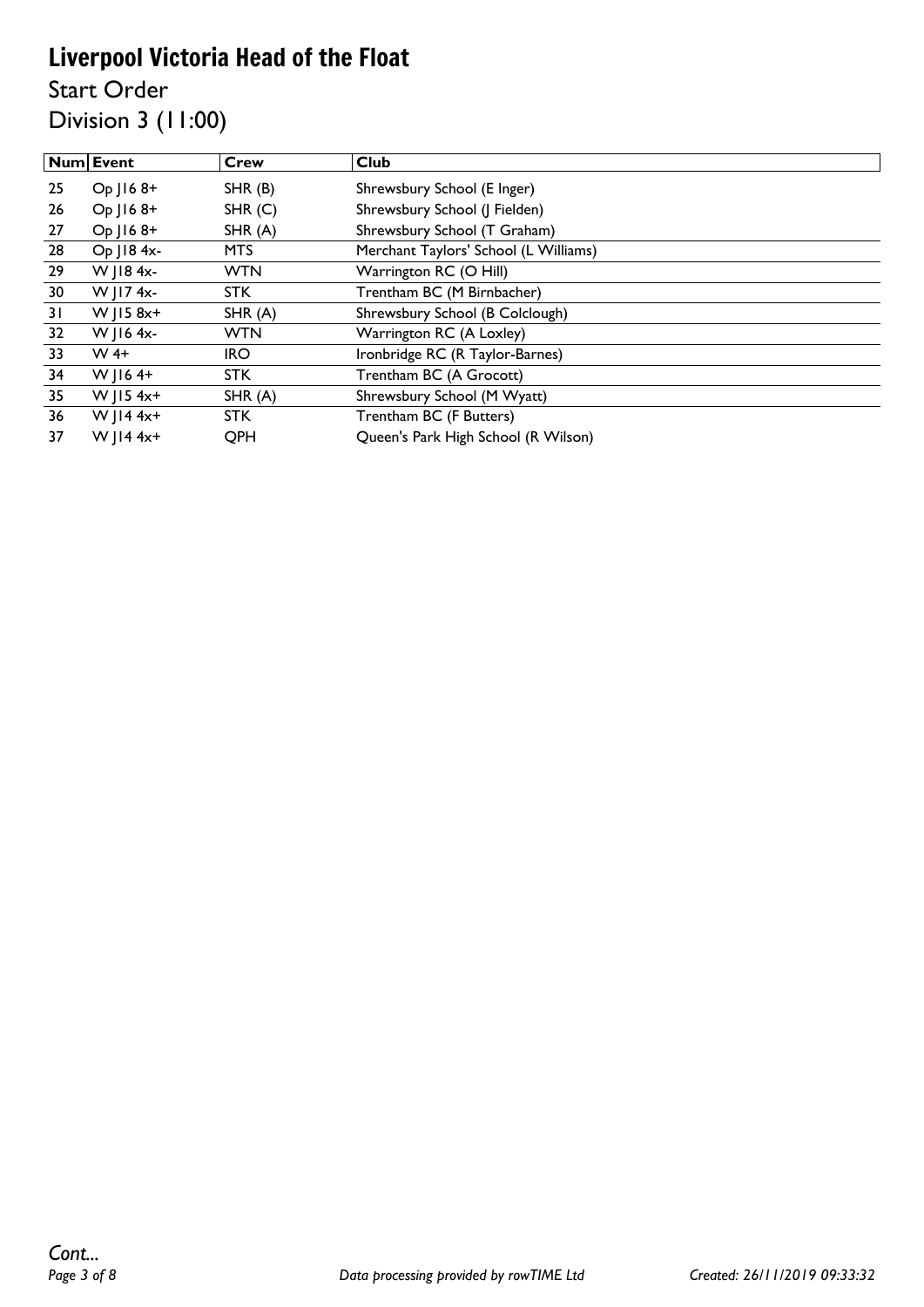Start Order

Division 4 (11:40)

|           | <b>Num Event</b> | Crew       | <b>Club</b>                            |
|-----------|------------------|------------|----------------------------------------|
| 38        | Op   18 4x-      | WTN (A)    | Warrington RC (S Preston)              |
| 39        | $Op$ 4+          | GRO (A)    | Grosvenor RC (T Williams)              |
| <b>40</b> | $W$   $188+$     | KCH(B)     | The King's School, Chester (E Jenks)   |
| 41        | $Mx$ MasC $8+$   | HOL(A)     | Mas C - Hollingworth Lake RC (P Price) |
| 42        | Op   15 4x+      | STK.       | Trentham BC (S Cuthbertson)            |
| 43        | $Op$   15 4x+    | RCH(A)     | Royal Chester RC (E Bolton)            |
| 44        | W   18 4x-       | <b>NOW</b> | Northwich RC (K Burke)                 |
| 45        | W   I7 4x-       | <b>NOW</b> | Northwich RC (M Jardine)               |
| 46        | W J16 $4x-$      | STK (A)    | Trentham BC (E Lockett)                |
| 47        | $Op$   16 4x-    | LIV(A)     | Liverpool Victoria RC (E Smith)        |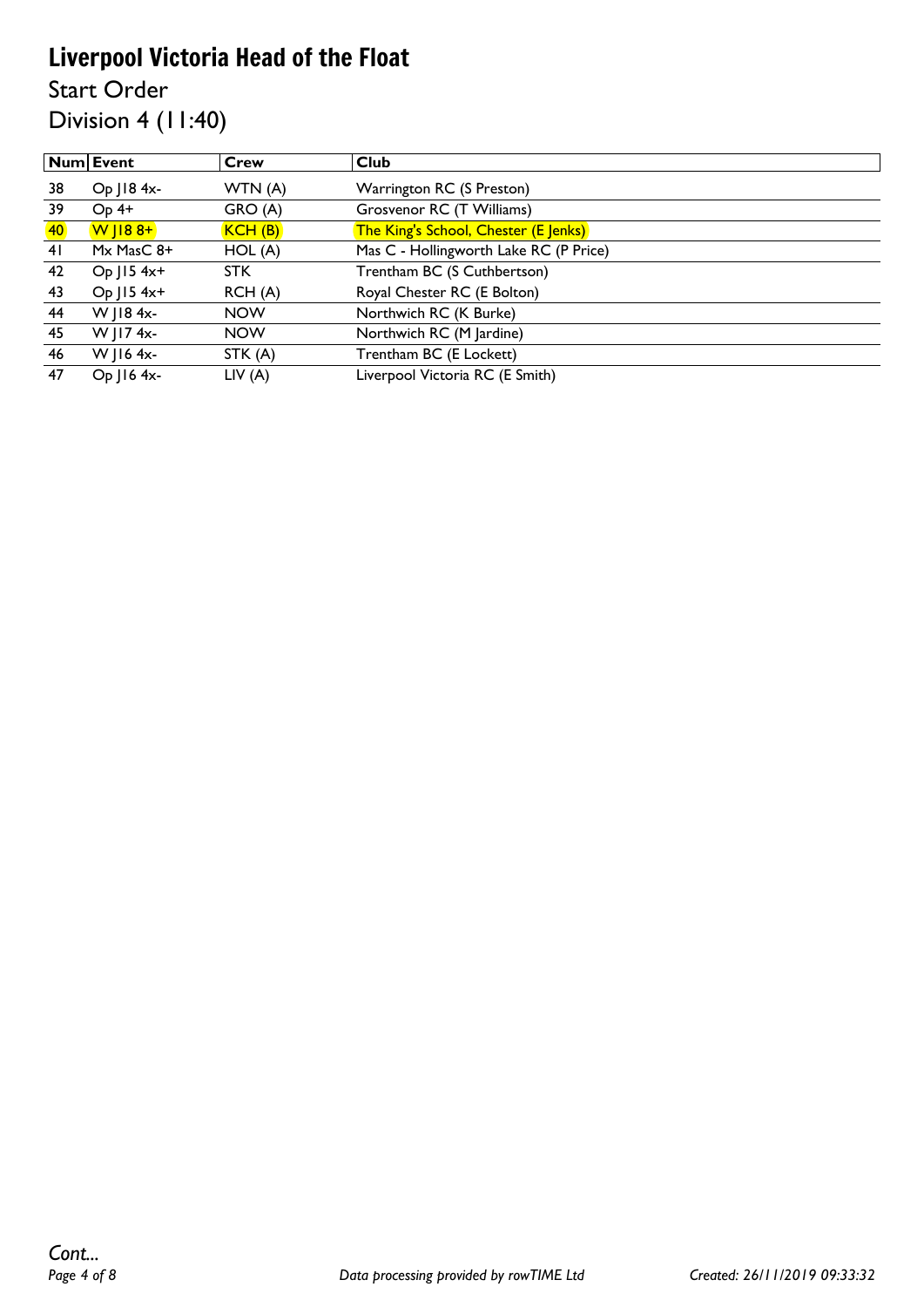Start Order

Division 5 (12:20)

|    | <b>Num Event</b>  | Crew    | Club                                    |
|----|-------------------|---------|-----------------------------------------|
| 48 | Op J178+          | SHR(A)  | Shrewsbury School (J Fielden)           |
| 49 | Op J178+          | SHR(C)  | Shrewsbury School (J Crews)             |
| 50 | Op J178+          | SHR(D)  | Shrewsbury School (N Corson)            |
| 51 | $Op 4x-$          | STK.    | Trentham BC (T Chesworth)               |
| 52 | Op 4x-            | UNW (A) | Bangor University (L Reid)              |
| 53 | $M \times$   188+ | MTS.    | Merchant Taylors' School (L Williams)   |
| 54 | $W_8+$            | IRO(A)  | Mas B - Ironbridge RC (J Munro)         |
| 55 | W $\vert$ 18 4x-  | LIV(A)  | Liverpool Victoria RC ()                |
| 56 | Op   14 4x+       | QPH(A)  | Queen's Park High School (J Parlevliet) |
| 57 | W $ 15 8x+$       | SHR(B)  | Shrewsbury School (M Wyatt)             |
| 58 | W   $154x+$       | SHR(B)  | Shrewsbury School (B Colclough)         |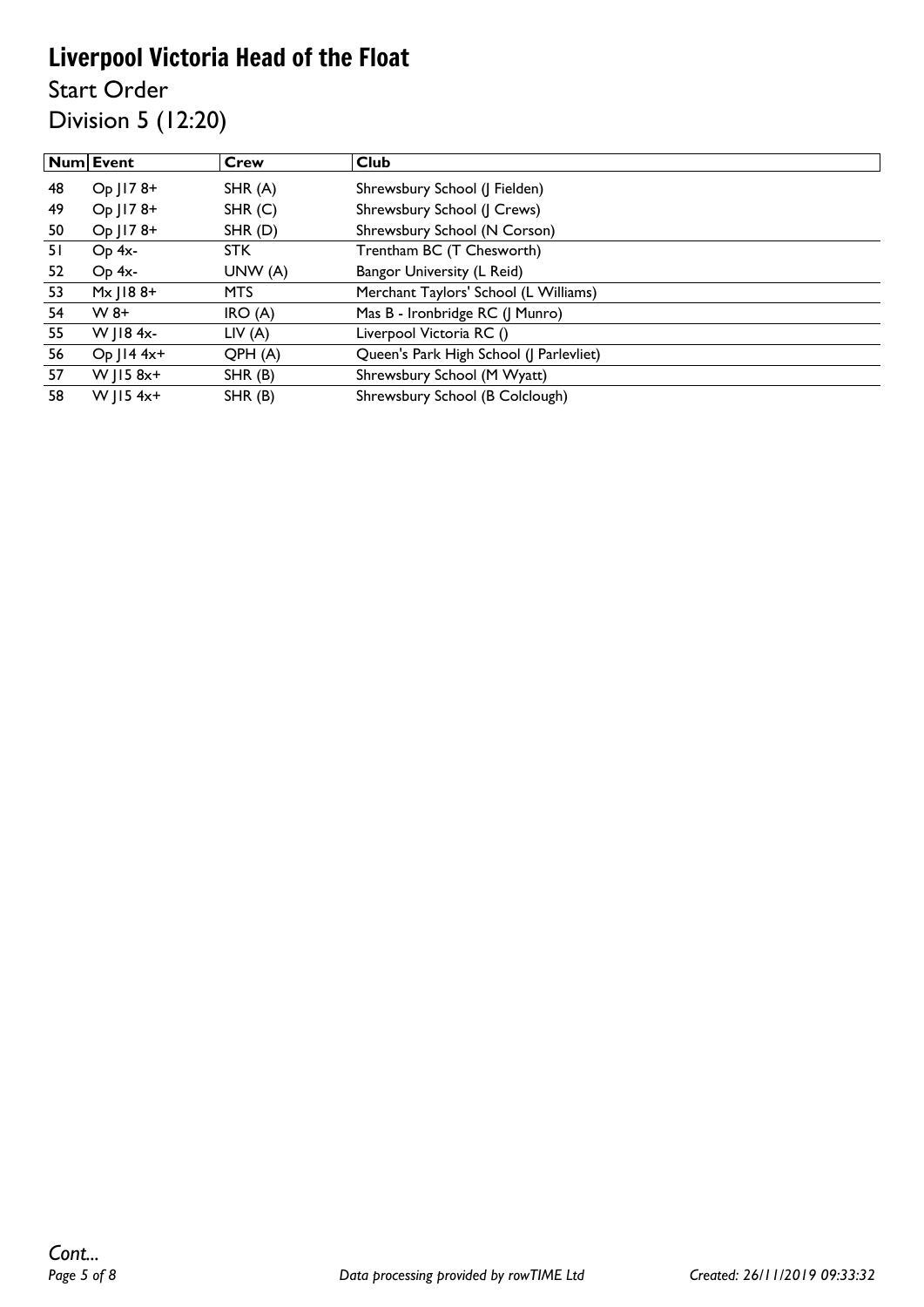Start Order Division 6 (13:00)

|                 | Num Event        | <b>Crew</b> | <b>Club</b>                                 |
|-----------------|------------------|-------------|---------------------------------------------|
| 59              | $Op 8+$          | BRD (B)     | Mas F - Bradford ARC (J Austin-Davies)      |
| 60              | $Op$ $168+$      | KCH(A)      | <b>The King's School, Chester (B Lucas)</b> |
| 61              | Op J17 4x-       | WTN (A)     | Warrington RC (Q Dunne)                     |
| 62              | $M \times$ J188+ | LIV(A)      | Liverpool Victoria RC (J Walters)           |
| 63              | $W$   188+       | KCH(A)      | The King's School, Chester (M Rudd)         |
| 64              | W J18 4x-        | STK (A)     | Trentham BC (M Birnbacher)                  |
| 65              | $W$   168+       | KCH(A)      | The King's School, Chester (B Aldridge)     |
| 66              | Op J16 4x-       | STK (A)     | Trentham BC (H Brackley)                    |
| 67              | W J16 4x-        | <b>NOW</b>  | Northwich RC (H Middlebrook)                |
| 68              | $Op$ 4+          | UNW (B)     | Bangor University (J Rollason)              |
| 69              | $W$ 4+           | <b>STK</b>  | Trentham BC (A Grocott)                     |
| 70 <sub>o</sub> | $Op$ $158x+$     | <b>KCH</b>  | The King's School, Chester (C Pain)         |
| 71              | Op   14 4x+      | <b>RCH</b>  | Royal Chester RC (L Knight)                 |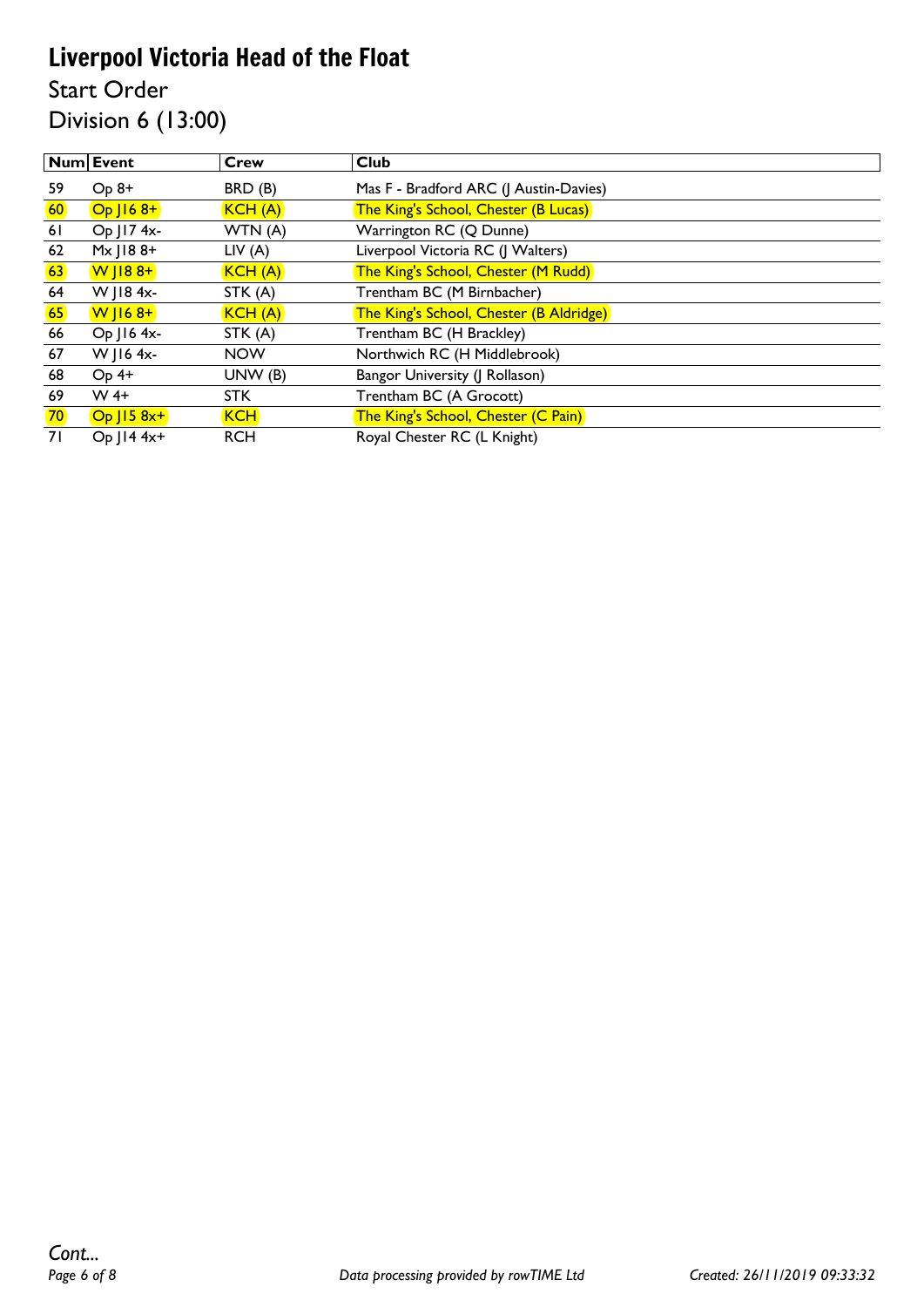Start Order

Division 7 (13:40)

|    | Num Event      | <b>Crew</b> | <b>Club</b>                               |
|----|----------------|-------------|-------------------------------------------|
| 72 | W $ 168+$      | SHR(A)      | Shrewsbury School (M Rundshagen)          |
| 73 | Op   188+      | SHR(A)      | Shrewsbury School (N Corson)              |
| 74 | Op   188+      | SHR(B)      | Shrewsbury School (J Fielden)             |
| 75 | W MasC 8+      | NOW(A)      | Mas C - Northwich RC (C Hargreaves)       |
| 76 | W MasC 8+      | PGN(A)      | Mas E - Pengwern BC (S Black)             |
| 77 | $Mx$ MasC $8+$ | LIV(A)      | Mas C - Liverpool Victoria RC (C Rycroft) |
| 78 | $Op$ J15 $8x+$ | SHR(A)      | Shrewsbury School (E Inger)               |
| 79 | W $ 164+$      | SHR(A)      | Shrewsbury School (S Chudasama)           |
| 80 | W MasC 4+      | IRO(A)      | Mas D - Ironbridge RC (H Thomas)          |
| 81 | W MasC 4+      | HOL(A)      | Mas D - Hollingworth Lake RC (P Price)    |
| 82 | Explore        | LAJ         | Lancaster John O'Gaunt RC (M Bone)        |
| 83 | Explore        | LIV(A)      | Liverpool Victoria RC ()                  |